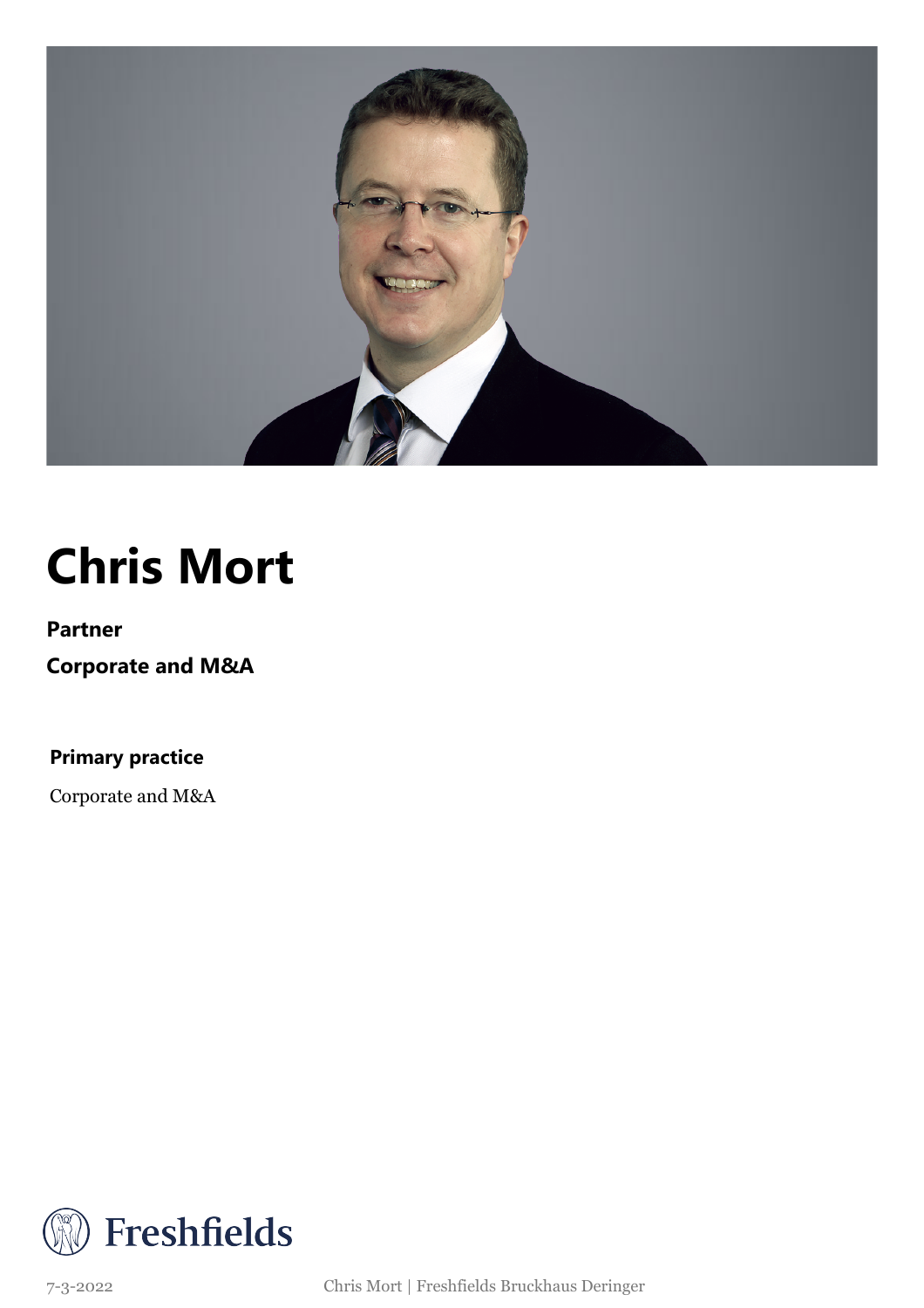# **About Chris Mort**

#### **Chris advises companies across a range of sectors on raising equity in the public markets and on public company M&A. He also leads our Sports and Gaming practice.**

Chris has had three client secondments during his time at Freshfields – two to work at investment banks and one to be Executive Chairman of Newcastle United Football Club.

Chris has been recognised as a leading lawyer by Legal 500, Chambers, Legal Experts UK and Privatisation International.

While Chairman of Newcastle United, Chris established the Newcastle United Foundation and the club received both the regional and national awards of the Prince's Trust for its work in supporting the Trust.

## **Recent work**

- In the public markets Chris has advised on the IPOs of more than 30 FTSE companies most recently Dr. Martens but also companies such as B&M Retail, Computacenter, ConvaTec, Halfords, Hastings Insurance, Georgia Capital, Intertek Testing Services, Jimmy Choo, Merlin Entertainments, Micro Focus and William Hill. He has also worked on the IPOs of companies in numerous other countries around the world, including many privatisations, and on dual track processes leading to sales, such as Blackstone's sale of Center Parcs, the Sky Bet sale and Advent's sale of Priory.
- His public M&A experience includes advising Entain on the bid by MGM Resorts, Hastings Insurance on the bid by Sampo, Jimmy Choo on its public auction leading to the sale to Michael Kors, Georgia Capital on its take private of Georgia Healthcare, DNO on its successful hostile takeover bid for Faroe Petroleum, Exova on the recommended offer by Element, bwin.party's recommended takeover by Entain and Clarkson's reverse takeover of Platou in Norway.
- In the sports sector Chris has advised on the acquistion of many large football clubs, such as the last change of ownership at each of Liverpool, Newcastle United and West Ham United, and smaller clubs in financial difficulties such as the recent acquisition of Lommel SK in